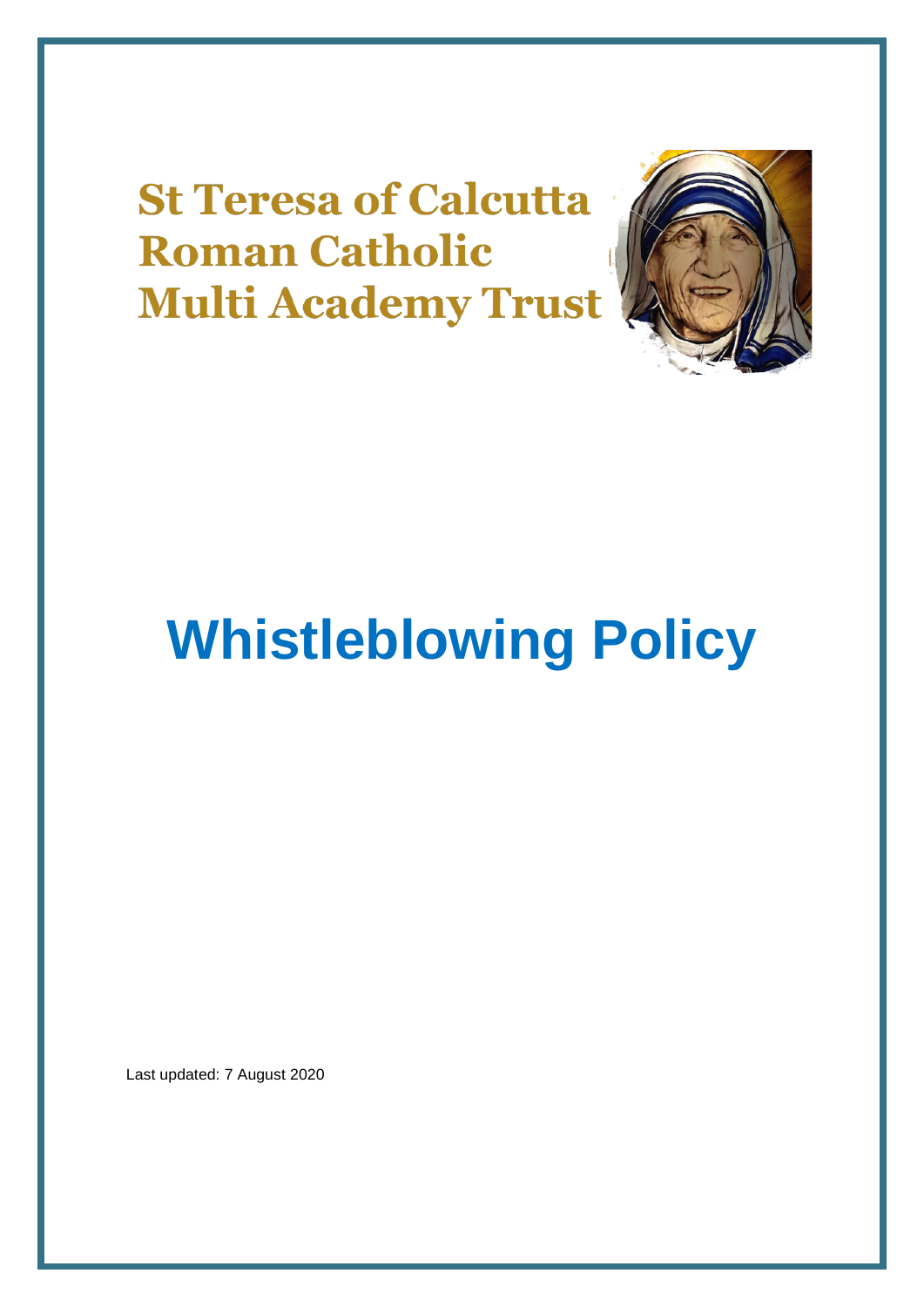## **Contents:**

#### **[Statement of intent](#page-2-0)**

- 1. [Legal framework](#page-3-0)
- 2. [Introduction](#page-3-1)
- 3. [Definitions](#page-4-0)
- 4. Roles [and responsibilities](#page-4-1)
- 5. [Scope](#page-5-0)
- 6. [Harassment and victimisation of staff](#page-6-0)
- 7. [Non-employees](#page-6-1)
- 8. [Good practice principles](#page-7-0)
- 9. [Procedure](#page-8-0)
- 10. [Next steps](#page-9-0)
- 11. [What the school asks of you](#page-10-0)
- 12. [Appeal process](#page-10-1)
- 13. [Unfair treatment](#page-10-2)
- 14. [Monitoring and review](#page-11-0)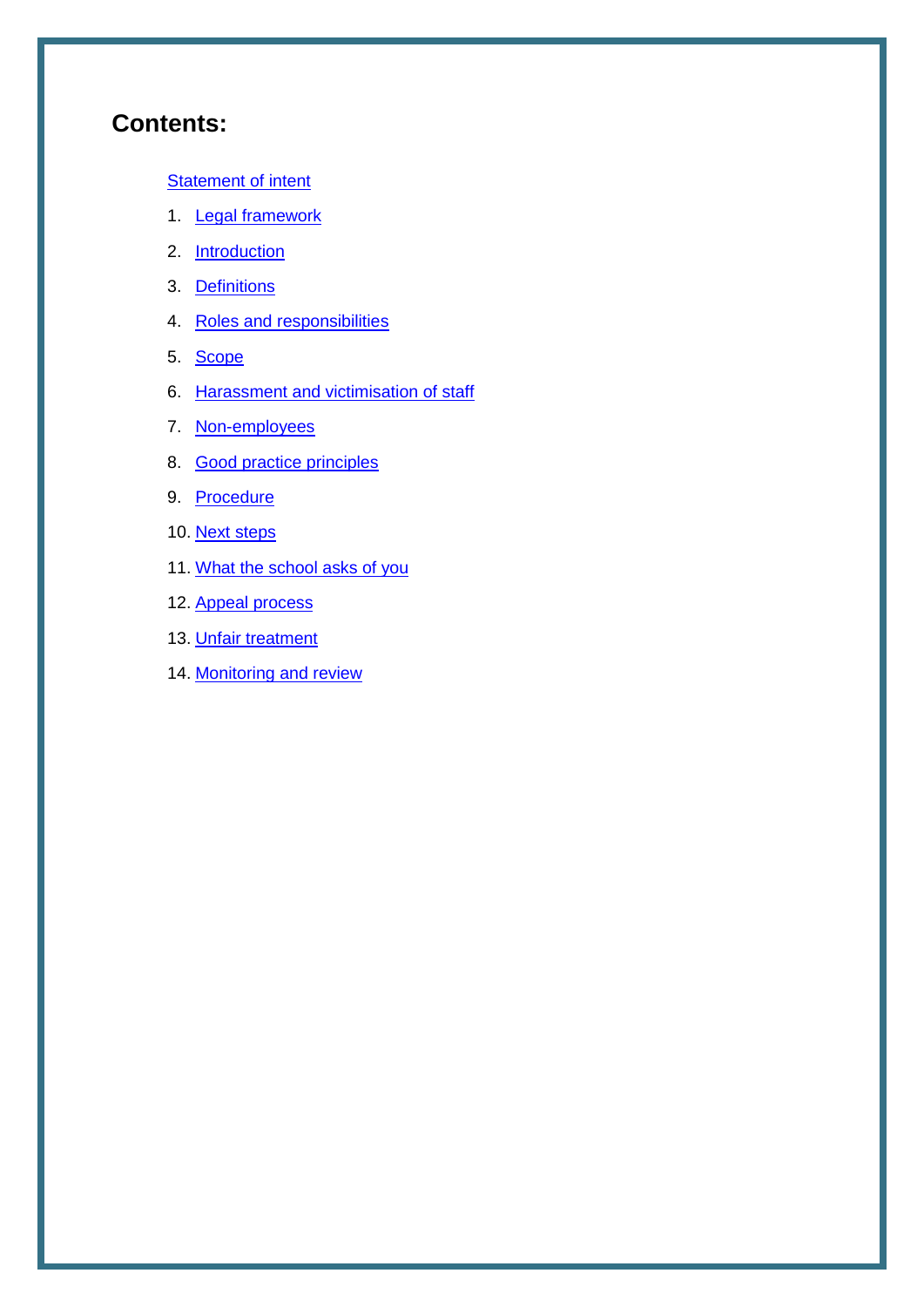## <span id="page-2-0"></span>**Statement of intent**

**St Teresa of Calcutta Catholic Multi Acadamy Trust (CMAT)** is committed to open and honest communication and ensuring the highest possible standards in integrity – we will always treat whistleblowing as a serious matter.

In line with the school's commitment to openness, probity and accountability, members of staff are encouraged to report concerns. This policy will work to ensure that, if an employee sees or suspects that something is wrong, they will raise this with the school. This is known as "blowing the whistle" – a phrase that is used throughout this policy and should be viewed as a positive action of speaking up.

This policy seeks to ensure that any person suspecting malpractice knows how to raise concerns and what procedures are in place to deal with the concern.

Where this policy necessitates personal or special category data to be processed, it will be done so in accordance with the Trust and the school's **Data Protection Policy**.

Signed by:

| <b>CSEL</b>               | Date: |  |
|---------------------------|-------|--|
| <b>Chair of Directors</b> | Date: |  |
|                           |       |  |
| <b>Head Teacher</b>       | Date: |  |
| Chair of LGB              | Date: |  |
|                           |       |  |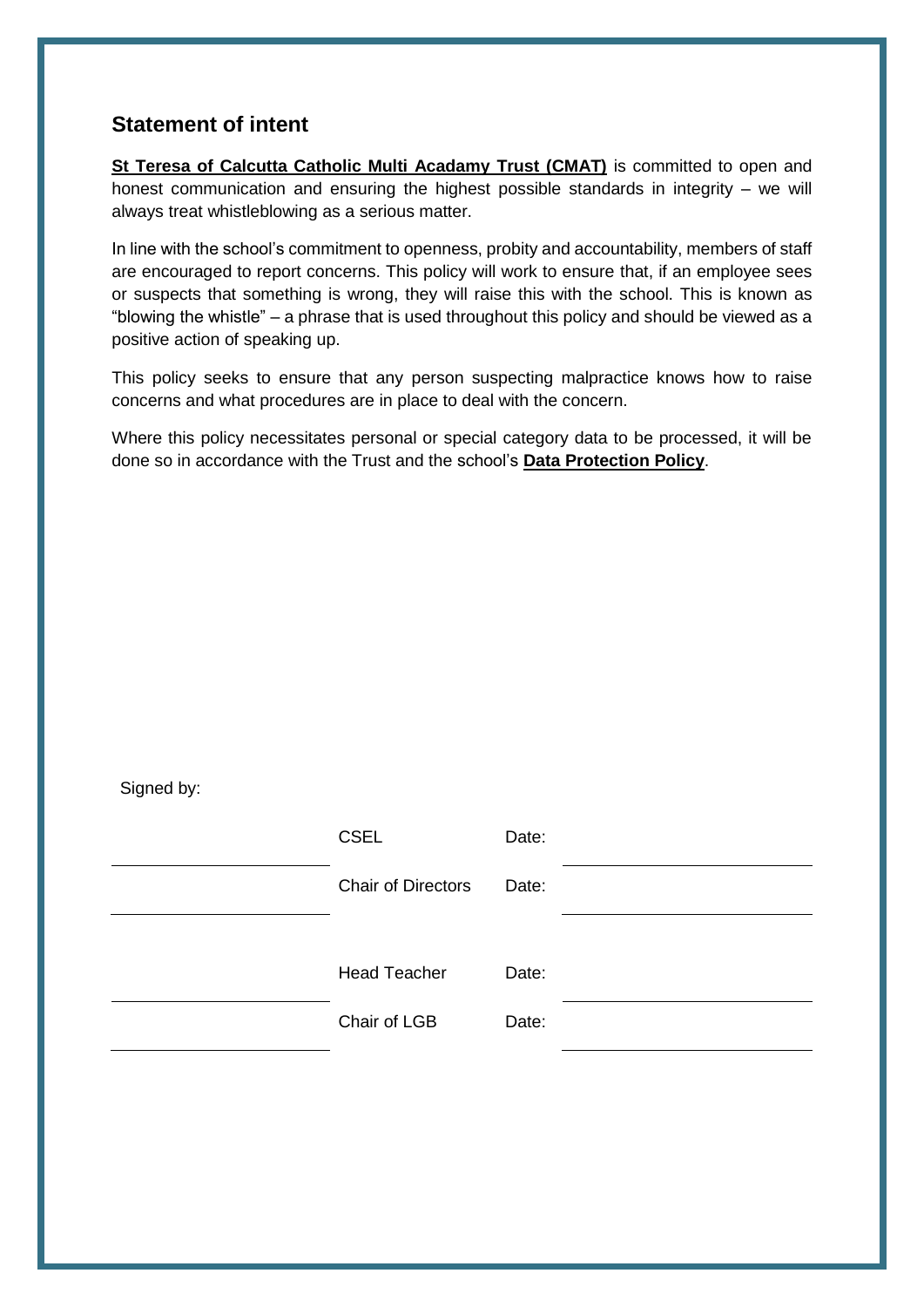## <span id="page-3-0"></span>**1. Legal framework**

- This policy has due regard to all relevant legislation including, but not limited  $1.1.$ to, the following:
	- Public Interest Disclosure Act 1998
	- Employment Rights Act 1996
- $1.2.$ This policy has been created with regard to the following guidance documents:
	- ESFA (2020) 'Academies financial handbook 2020'
	- GOV.UK (2015) 'Whistleblowing for employees'
	- DfE (2014) 'Whistleblowing procedure for maintained schools'
	- Sir Robert Francis (2015) 'Freedom to speak up report'
- 1.3. This policy operates in conjunction with the following school policies:
	- **Disciplinary Policy and Procedure**
	- **Records Management Policy**
	- **Complaints Procedures Policy**
	- **Data Protection Policy**

#### <span id="page-3-1"></span>**2. Introduction**

- $2.1$ The Public Interest Disclosure Act 1998 (PIDA) protects employees who "blow the whistle" where the employee reasonably believes that the disclosure falls within the remit of the prescribed person or body and that the information and any allegations are substantially true.
- $2.2.$ Disclosures made under this procedure will be monitored for statistical purposes as required under the PIDA. The details of any disclosure will remain confidential.
- $2.3.$ The **headteacher** is the first point of contact for whistleblowing queries. If the allegation is related to the headteacher, the concern will be raised with the **Catholic Senior Executive Leader (CSEL)**.
- $2.4.$ For employees working in the Trust's central team, **the Catholic Senior Executive Leader (CSEL)** is the first point of contact for whistleblowing queries. If the allegation is related to the Catholic Senior Executive Leader, the concern will be raised with the **Chair of Directors**
- $2.5.$ Any member of the trust and school community or the general public is able to "blow the whistle"; however, the PIDA only protects employees. [Section 7](#page-6-1) includes further details on how whistleblowing affects non-employees.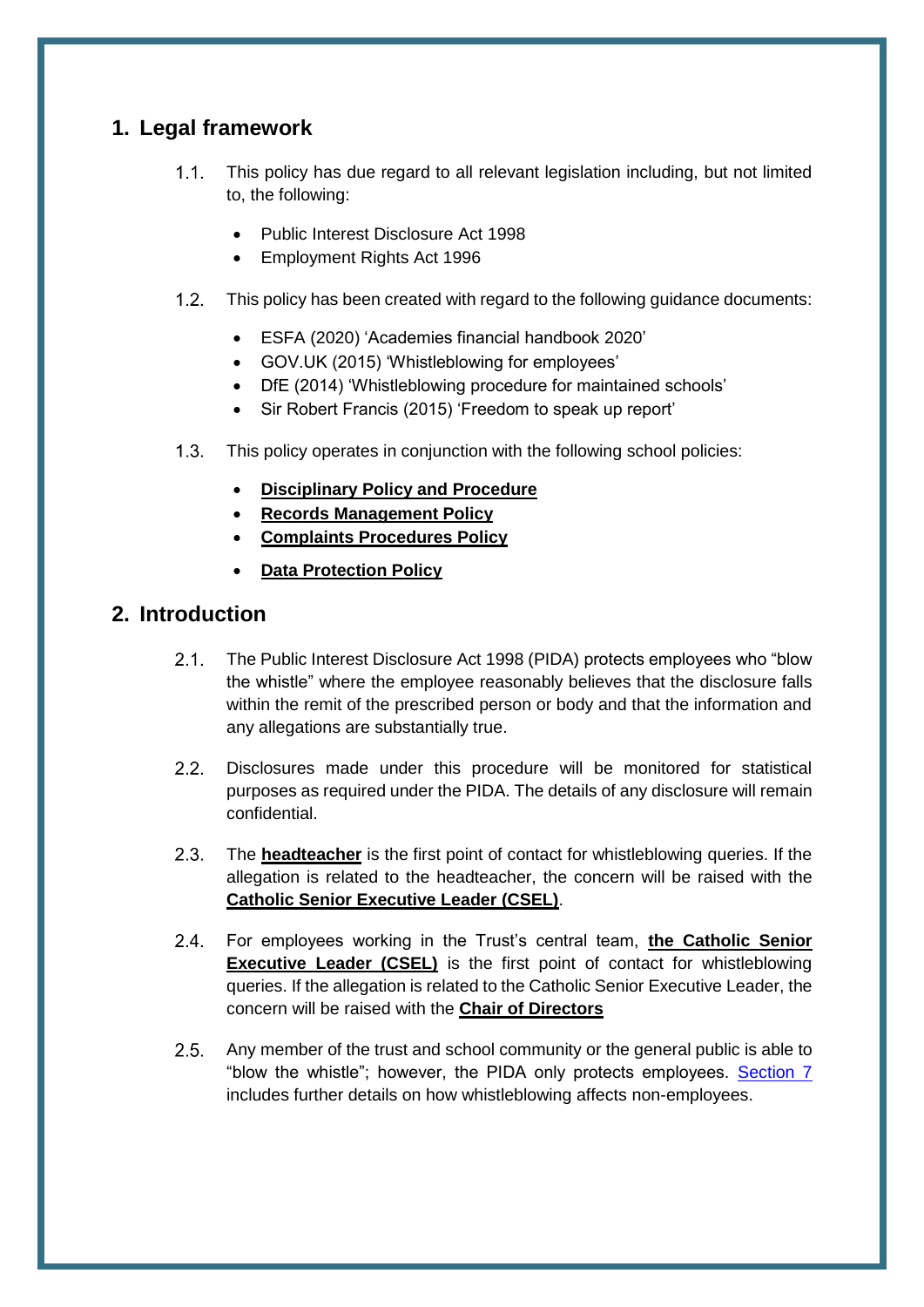## <span id="page-4-0"></span>**3. Definitions**

- $3.1$ **Whistleblowing:** Whistleblowing is when an employee reports suspected wrongdoing, or 'qualifying disclosures', at work to their employer.
- <span id="page-4-2"></span> $3.2.$ **Qualifying disclosures:** As outlined by the PIDA, qualifying disclosures pertain to when any of the following takes place:
	- A criminal offence has been committed, is likely to be committed or is being committed
	- A person has failed, is failing or is likely to fail to comply with any legal obligation to which they are subject
	- A miscarriage of justice has occurred, is occurring or is likely to occur
	- The health or safety of any individual has been, is being or is likely to be endangered
	- The environment has been, is being or is likely to be damaged
	- Information tending to show any matter falling within any of the preceding points has been, is being or is likely to be deliberately concealed
- <span id="page-4-3"></span> $3.3.$ **In the public interests** means that an individual acted outside of their own personal interest – they acted for more than personal gain. It is not necessary for the disclosure to be of interest to the entire public. The following considerations are often used as a test to establish whether something is within the scope of public interest:
	- The number of people in the group whose interests the disclosure served
	- The nature of the interests and the extent by which individuals are affected by the wrongdoing disclosed
	- The nature of the wrongdoing disclosed
	- The identity of the alleged wrongdoer
- $3.4$ **Blacklisting** refers to an individual who is being refused work because they are viewed as a whistleblower.
- $3.5.$ **Grievances** involve someone filing a complaint because they personally have been mistreated in some way – the person making the complaint will have a direct interest in the outcome. It is important to understand the difference between raising a grievance and blowing the whistle.

#### <span id="page-4-1"></span>**4. Roles and responsibilities:**

- $4.1$ The **Board of Directors** will be responsible for:
	- Establishing and agreeing the whistleblowing procedure.
	- Ensuring the agreed whistleblowing procedure is published on the trust's website.
	- Monitoring the effectiveness of this policy and undertaking any necessary reviews, e.g. in relation to good practice recommendations or changes in legislation.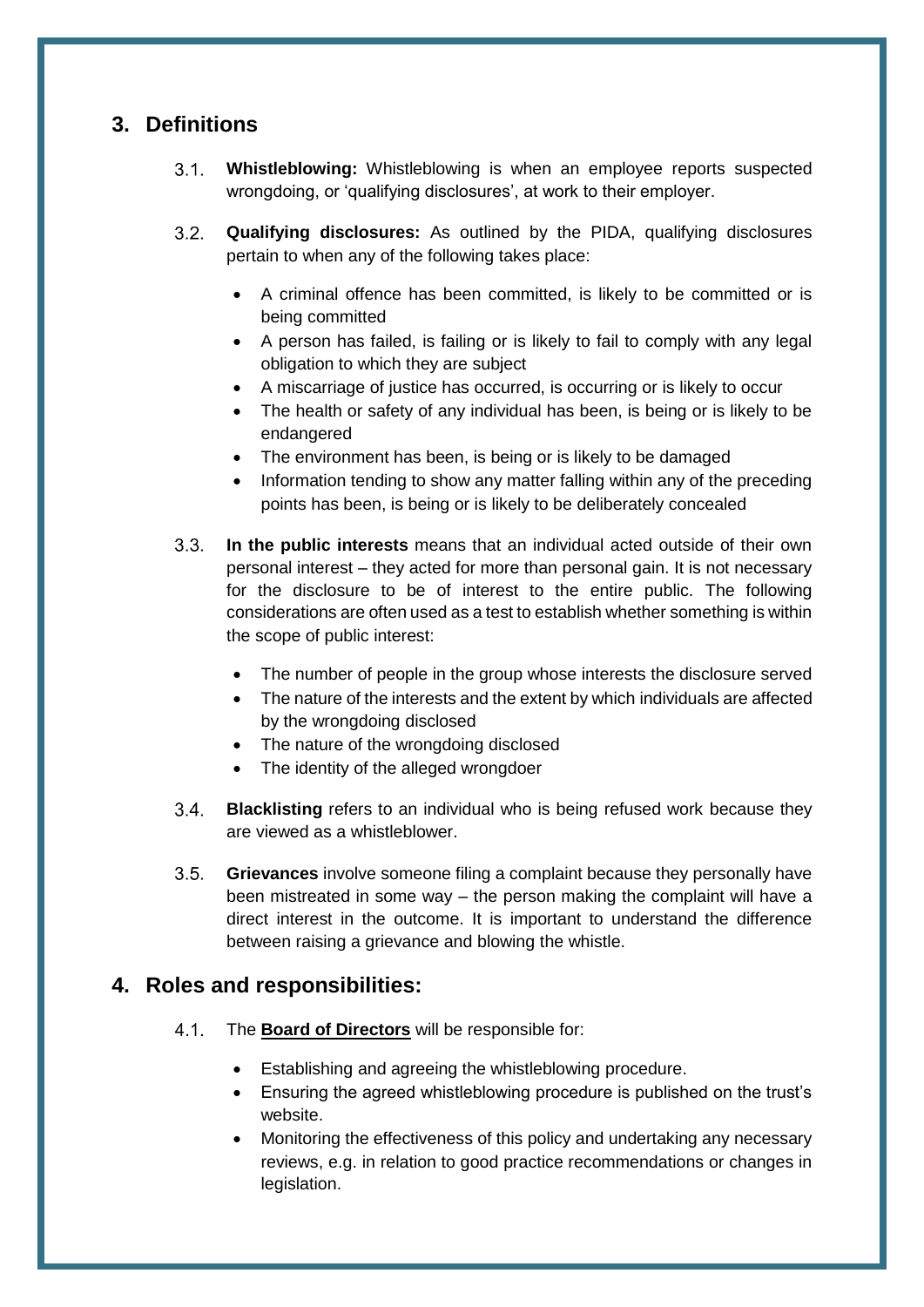- Ensuring all members of the school community have access to this policy.
- Investigating, in liaison with the headteacher, any concerns that are raised.
- Ensuring this policy provides an open and transparent framework where members of the school community can raise their concerns.
- Taking the necessary action against members of staff following an investigation into any alleged malpractice.
- Ensuring that the minutes of the governing board include a record of the school's whistleblowing arrangements and who, both internally and externally, staff members should report concerns to.
- Appointing one governor and one member of staff to act as points of contact for staff members when reporting concerns.
- $4.2<sub>1</sub>$ The **headteacher** will be responsible for:
	- Ensuring all members of staff have read and understood this policy.
	- Receiving, investigating and responding to any concerns that have been raised by the school community.
	- Being the first point of contact regarding whistleblowing.
- $4.3.$ The **Catholic Senior Executive Leader (CSEL)** will be responsible for:
	- Ensuring all members of the central team staff have read and understood this policy.
	- Receiving, investigating and responding to any concerns that have been raised by the school community.
	- Being the first point of contact regarding whistleblowing.
- $4.4$ The **Catholic Senior Executive Leader** will be responsible for receiving any concerns raised about the **headteacher**.
- $4.5.$ The **Chair of Directors** will be responsible for receiving any concerns raised about the **CSEL**.
- $4.6.$ All members of the CMAT community will be responsible for:
	- Raising any concerns that meet the definitions of  $3.2$  and  $3.3$  of this policy.
	- Being truthful and reasonable with any concerns that they have.
	- Not raising malicious or unfounded concerns.

#### <span id="page-5-0"></span>**5. Scope**

- $5.1.$ This policy will:
	- Give confidence to members of the CMAT community when raising concerns about conduct or practice that is potentially illegal, corrupt, improper, unsafe or unethical, or which amounts to malpractice or is inconsistent with school standards and policies.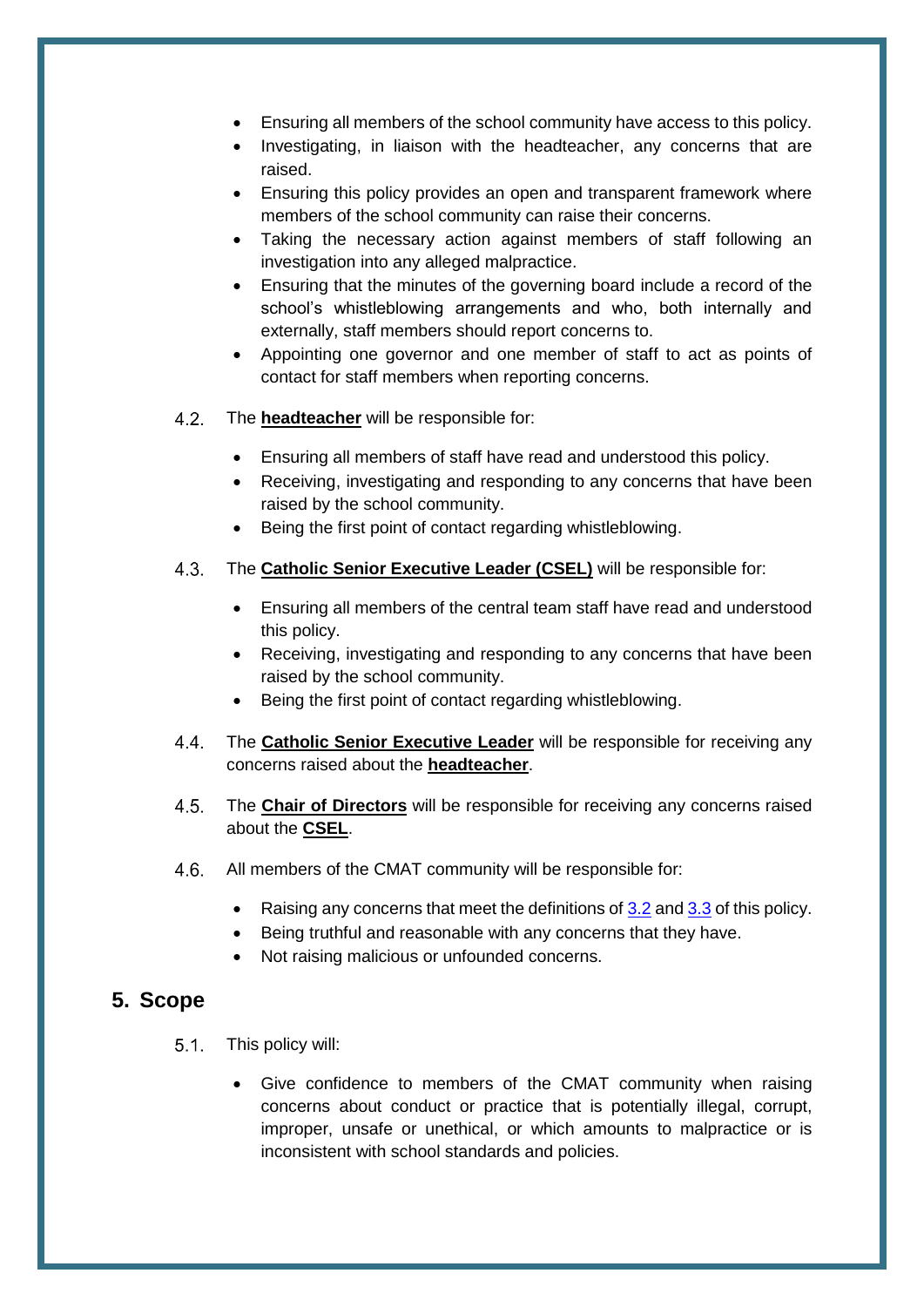- Provide members of the school community with avenues to raise concerns.
- Ensure that members of the school community receive a response to the concerns they have raised and feedback on any action taken.
- Offer assurance that members of staff are protected from reprisals or victimisation for whistleblowing action undertaken in good faith and within the meaning of the PIDA.
- $5.2.$ This policy will not be confused with the procedure on dealing with harassment at work or the trust's **Grievance and Disciplinary Procedures**.
- $5.3.$ Under this policy, any of the following can raise a concern:
	- Employees of the school
	- Employees of contractors working for the school, for example, agency staff, builders and drivers
	- Employees of suppliers
	- Voluntary workers working with the school
	- A trainee, such as a student teacher
	- Pupils
	- The wider community
	- **•** Governors

#### <span id="page-6-0"></span>**6. Harassment and victimisation of staff**

- $6.1.$ The trust recognises that the decision to report a concern can be a difficult one to take, not least because of the fear of reprisal from those responsible for the malpractice or from the school as a whole; however, the school will not tolerate any such harassment or victimisation and will take appropriate action to protect staff who raise a concern in good faith.
- $6.2.$ Staff are protected in law by the PIDA, which gives employees protection from detriment and dismissal where they have made a protected disclosure, providing the legal requirements of the Act are satisfied, e.g. the disclosure was in the public interest.
- $6.3.$ Any member of staff who victimises or harasses a member of staff as a result of their having raised a concern in accordance with this policy will be dealt with under the school's **Disciplinary Policy and Procedure**.

#### <span id="page-6-1"></span>**7. Non-employees**

- $7.1$ The PIDA and the Employment Rights Act 1996 **do not** protect non-employees as far as whistleblowing is concerned.
- $7.2$ Irrespective of 7.1, the trust will not allow harassment, dismissal or exclusion for any non-employee who raises a genuine concern.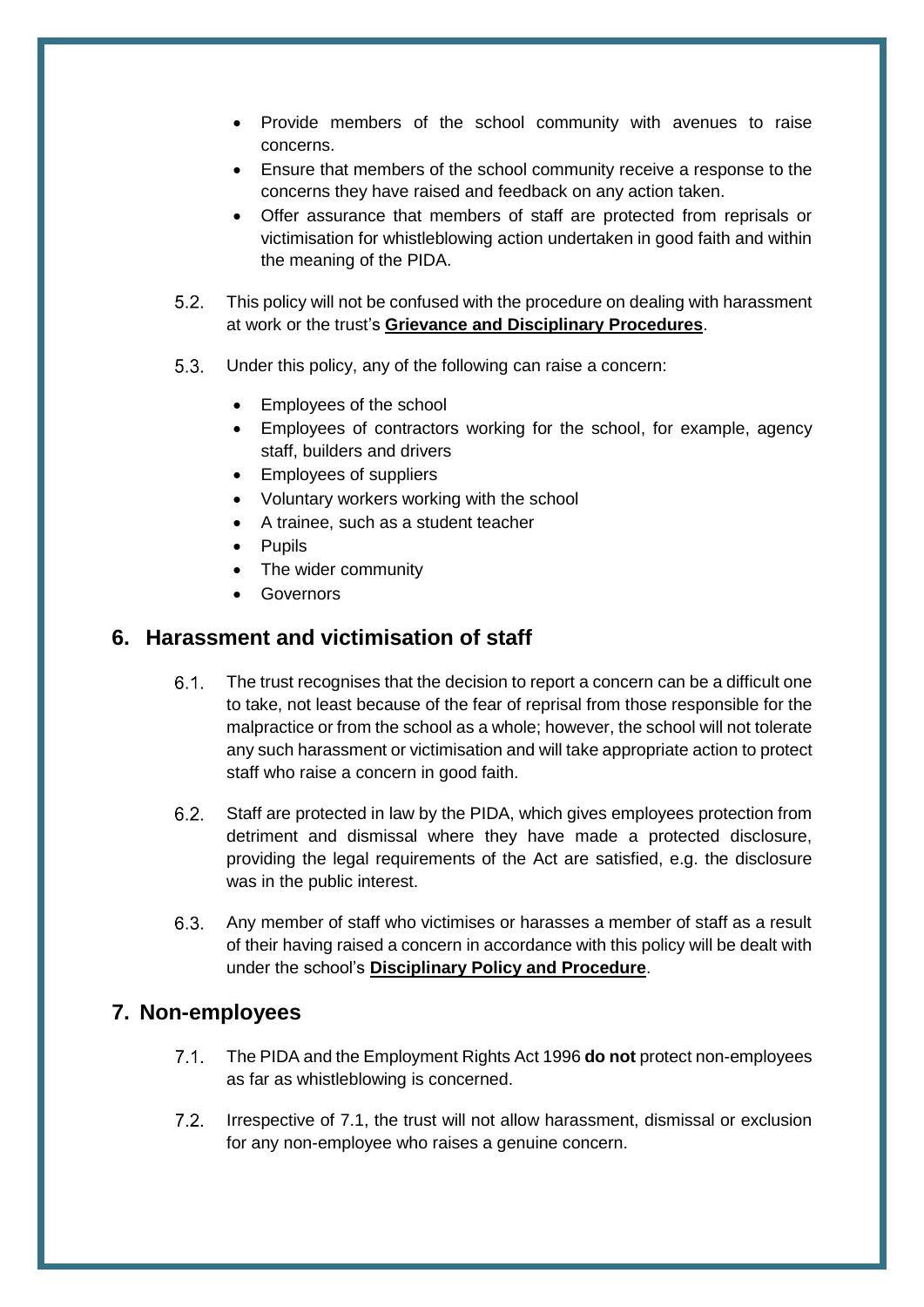- $7.3.$ Where an individual feels that they have been unfairly treated following blowing the whistle, they should make a complaint under the school's **Complaints Procedures Policy**.
- $7.4.$ Governors are not employees and, while they are responsible for ensuring there is a whistleblowing procedure in place, they are not protected under the PIDA.

## <span id="page-7-0"></span>**8. Good practice principles**

- $8.1.$ The CMAT will implement the core whistleblowing principles, as outlined in the 'Freedom to speak up report', to ensure that whistleblowing procedures are fair, clear and consistent.
- $8.2.$ The CMAT will implement a **culture of change** by ensuring the following principles are reflected in our ethos and values – there will be a culture:
	- Of safety in the school and the trust central office.
	- Where people feel confident with raising concerns.
	- Free from bullying.
	- Of visible leadership.
	- Of valuing staff.
	- Of reflective practice.
- $8.3.$ By providing a clear procedure for mediating and resolving cases, as outlined in [section 9,](#page-8-0) the school and the CMAT will ensure that all cases are efficiently handled. This procedure includes:
	- How to raise and report concerns.
	- How investigations will be conducted.
	- How the school will mediate and resolve disputes.
- The school and the CMAT will implement **measures to support good**   $8.4.$ **practice** by ensuring adherence to the following principles:
	- Offering relevant training to staff
	- Providing the necessary support to staff
	- Providing support to staff who are seeking alternative employment
	- Being transparent
	- Being accountable
	- Conducting an external review of any concerns raised, where necessary
	- Undertaking regulatory action as required
- $8.5.$ We will ensure there are **particular support measures in place for vulnerable groups** by adhering to the following principles:
	- Ensuring non-permanent staff are taught, and receive training on, the same principles as permanent staff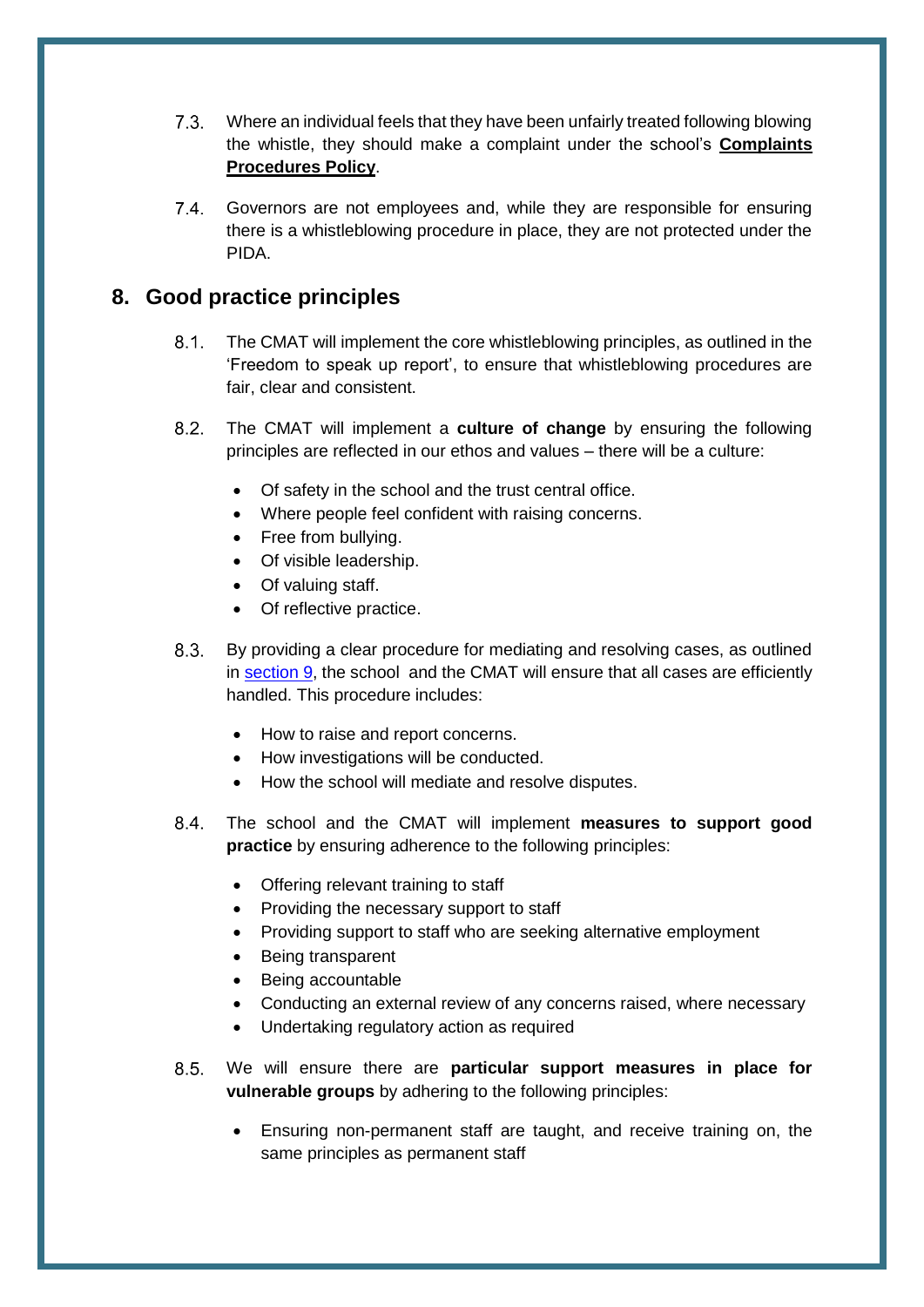- Ensuring students and trainees are subject to all the safeguarding and whistleblowing principles
- Ensuring staff from ethnic minorities are supported, as they may feel particularly vulnerable when raising concerns
- Ensuring staff are empowered and protected, enabling them to raise concerns freely

#### <span id="page-8-0"></span>**9. Procedure**

- $9.1.$ When raising concerns, individuals will express them in **writing** to the **headteacher** or to the **CSEL**.
- $9.2.$ If an individual is raising a concern about the headteacher, they should express their concerns in writing to the **CSEL**. Where this is the case, the CSEL will take on the headteacher's duties outlined in [section 10.](#page-9-0)
- 9.3. If an individual is raising a concern about the **CSEL**, they should express their concerns in writing to the **Chair of the Board of Directors.** Where this is the case, the chair of directors will take on the headteacher's duties outlined in section 10.
- When individuals raise their concern, they will include the following information as far as possible:
	- The background and history of the concern
	- Any relevant names, dates and places
	- The reasons for the concern
- $9.5.$ The trust encourages individuals to let their identity be known when they raise concerns, as anonymous concerns can be challenging to investigate.
- $9.6.$ Individuals who would like to seek professional and confidential advice should contact Protect, a registered charity that advises on whistleblowing queries. The Protect website can be accessed [here](https://www.protect-advice.org.uk/) (www.protect-advice.org.uk), or they can be contacted on 020 31172520.
- $9.7.$ Once an individual has raised a concern, the school or the trust will be responsible for investigating it.
- $9.8.$ In certain instances, it may be appropriate for the individual to raise the concern with an outside agency, e.g. the police, depending on the severity of the concern. Equally, it may be appropriate for the individual to request that their trade union raises the matter.
- 9.9. If a member of staff feels they should report a concern to the ESFA, they should use the [online contact form.](https://form.education.gov.uk/en/AchieveForms/?form_uri=sandbox-publish://AF-Process-f1453496-7d8a-463f-9f33-1da2ac47ed76/AF-Stage-1e64d4cc-25fb-499a-a8d7-74e98203ac00/definition.json&redirectlink=%2Fen&cancelRedirectLink=%2Fenm)
- The school, or the appropriate external agency, will acknowledge receipt of a disclosure but, unless additional information is required, will not contact or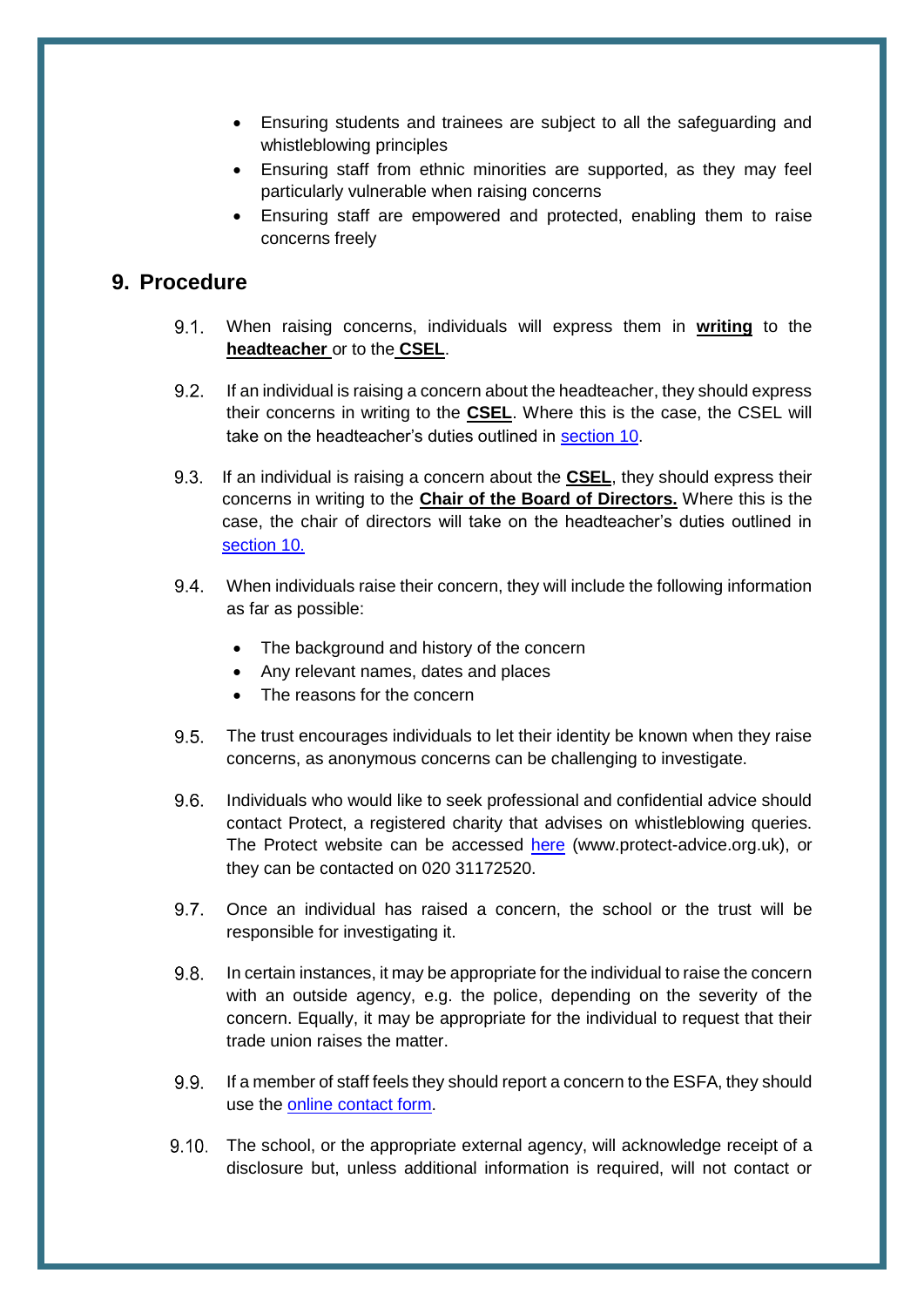engage in dialogue with the whistleblower, as this may undermine the legitimacy of the investigation outcome.

#### <span id="page-9-0"></span>**10. Next steps**

- The **headteacher** will inform the **CSEL** and write to the individual within 10 working days of the initial meeting to confirm that the concern has been received, as well as to indicate proposals for dealing with the matter.
- The initial stage will be an interview with the whistleblower, and then an assessment of further action will be discussed. During this initial stage, the **headteacher** will establish if:
	- There are grounds for a concern and that it is genuine.
	- The concern was raised in accordance with this policy.
- During the initial interview, the **headteacher** will request the individual puts their concern in writing, if they have not already done so. The **headteacher** will write a summary of the concern if the individual is unable to put it in writing.
- The **headteacher** will explain the following to anybody raising a concern:
	- How they will communicate with the complainant throughout the process. It should be noted, the need for confidentiality may prevent the school giving the complainant specific details of any necessary investigation or any necessary disciplinary action taken as a result of the concern.
	- That the complainant's identity will be kept confidential from the alleged wrongdoer.
	- That the **local governing board and directors** will do everything in their power to protect the complainant from discrimination.
	- That if the concern is genuine, even if the concern is not confirmed, no disciplinary action will be taken against the complainant.
	- If clear evidence is uncovered that the complainant's concern is malicious or unfounded, disciplinary action may be brought against them.
- 10.5. If an investigation is carried out, the whistleblower will be informed of the final outcome.
- 10.6. A record will be kept of the seriousness of the issues raised and the credibility of the concern. All records will be kept confidential and will be stored in line with the school's **Records Management Policy**.
- 10.7. It may be possible for the concern to be resolved by simply agreeing the necessary action or explaining procedures to the alleged wrongdoer; however, depending on the severity and nature of the concern, it may: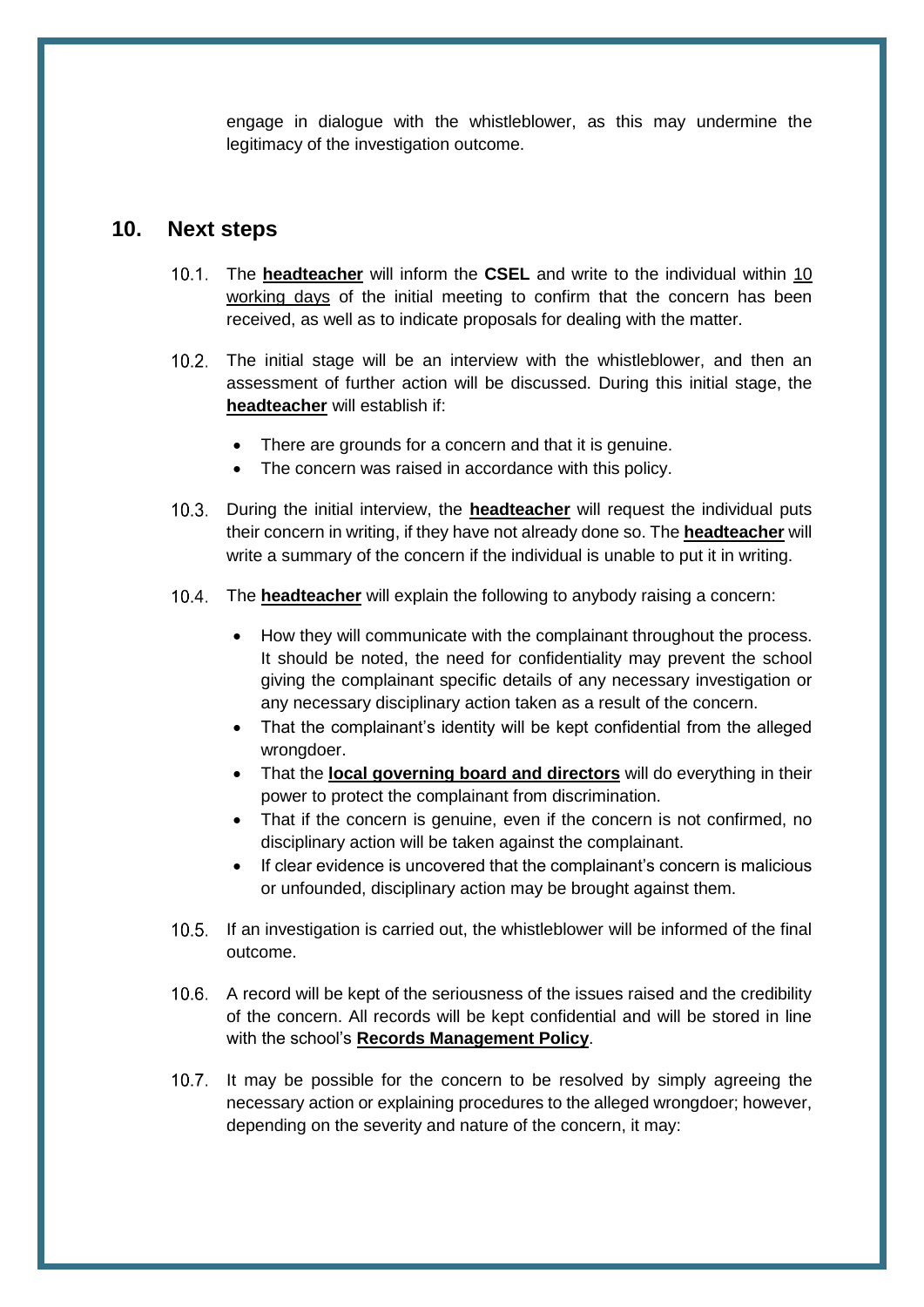- Be investigated by management, an internal audit or through the disciplinary process.
- Be referred to the police or an external auditor.
- Form the subject of an independent inquiry.
- If the investigating officer needs to talk to the whistleblower, they are permitted to be accompanied by a trade union representative, a professional association representative, a friend or a fellow member of staff not involved in the area of work that the concern relates to. This person will provide support only and will not be allowed to become involved in the proceedings.
- 10.9. A record will be made of the nature and outcome of the concern. The purpose of this is to ensure that a central record is kept which can be cross-referenced with other complaints to monitor any patterns of concern across the school and to assist in monitoring the procedure.
- 10.10. The whistleblower will be informed of the results of the investigation, and any action that is proposed will be subject to third party rights. Where action is not taken, the individual will be given an explanation.

#### <span id="page-10-0"></span>**11. What the school asks of you**

- 11.1. The purpose of this policy is to enable individuals to raise concerns in confidence, without any fear of reprisal; therefore, it is imperative that whistleblowers:
	- Do not take the concern outside the school, e.g. gossiping.
	- Declare any personal interest in the matter, as the policy is designed to be used in the interest of the public and not for individual matters.

#### <span id="page-10-1"></span>**12. Appeal process**

12.1. If no action is to be taken and/or the individual is not satisfied with the way the matter has been handled, they can make a complaint under the trust's **Complaints Procedure Policy**.

#### <span id="page-10-2"></span>**13. Unfair treatment**

- 13.1. An individual can take a case to an employment tribunal if they feel that they have been treated unfairly as a result of whistleblowing.
- 13.2. Further information can be sought from the [Citizen's Advice Bureau,](https://www.citizensadvice.org.uk/) the whistleblowing charity [Protect,](https://protect-advice.org.uk/) or from an individual's trade union.
- Any claims of unfair dismissal needs be made within **three months** of the investigation ending.